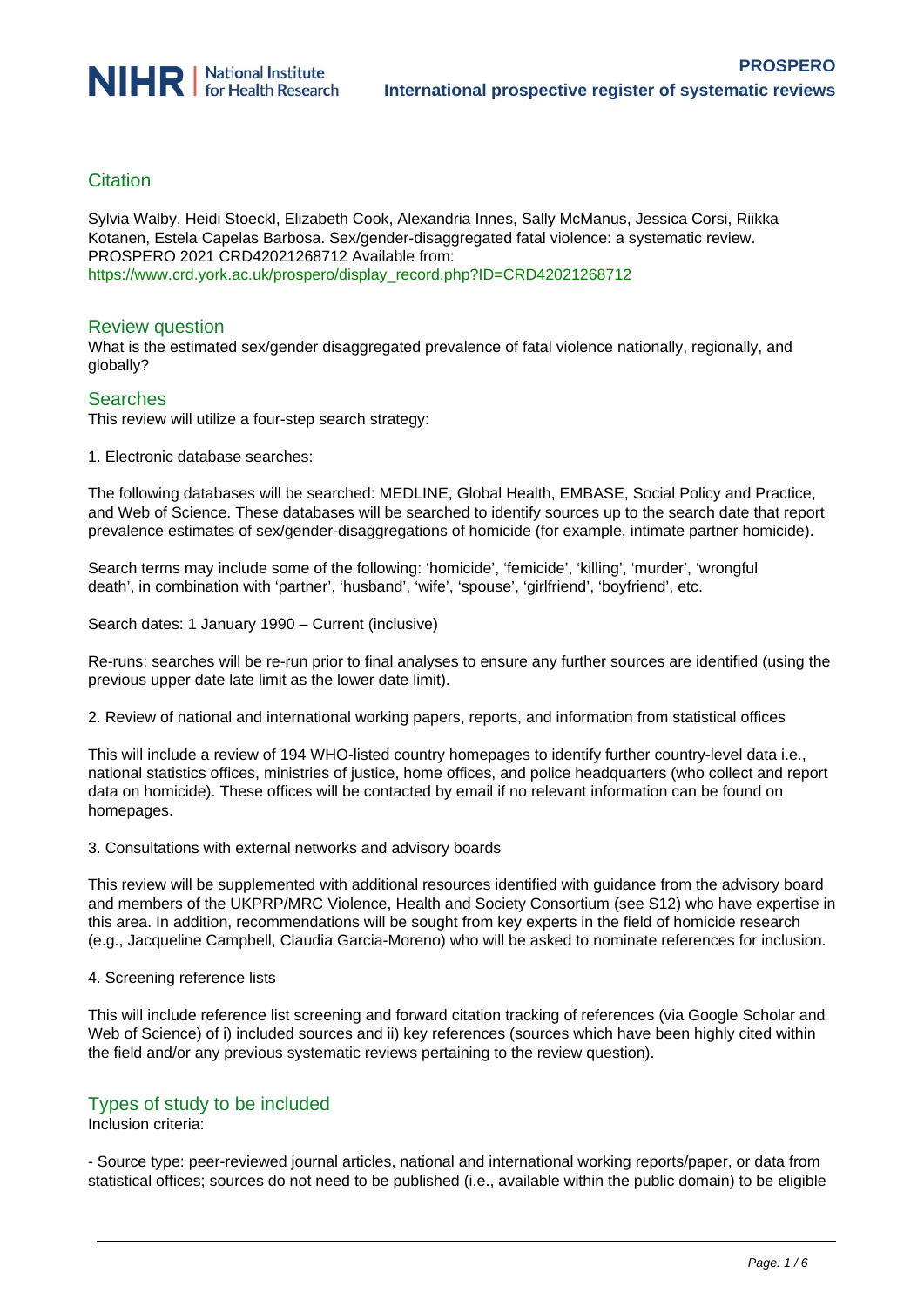

for inclusion;

- Source data: presents quantitative data based on general population;

- Full-text available in: Spanish, Portuguese, Italian, French, Estonian, Finnish, Swedish, English (sources in other languages will be translated);

- Outcome measures: reports sex/gender disaggregated data on incidents or victims of completed homicide (separately for extraction, by victim/perpetrator relationship, and/or sexual aspects, and/or sex/gender motivation).

Exclusion criteria:

- Publication type: book review, conference paper, comment piece, letter;
- Study design type: qualitative, theoretical/historical perspective, case study;
- Full-text is not available;

- Outcomes measures: do not differentiate between completed and attempted homicide; or do not disaggregate by any of the following three dimensions of sex/gender: by victim/perpetrator relationship, or sexual aspects, or sex/gender motivation.

# Condition or domain being studied

The aim of this review is to update and expand Stoeckl et. al's (2013) systematic review on Intimate Partner Homicide (IPH) by estimating the prevalence of sex/gender disaggregated homicide at a global, regional, and country level.

Stoeckl et. al.'s (2013) review provided a disaggregation of IPH by sex of victim and victim/perpetrator intimate relationship. Applying Walby et. al. (2017), this review will expand this by including homicides between non-intimates as well as intimates (i.e., beyond IPH) and two additional dimensions: sexual aspects and sex/gender motivation.

Data on three dimensions (victim/perpetrator relationship, sexual aspects, and sex/gender motivation) will be identified through the systematic review strategy (including review of national statistics offices/organisations) detailed above. Additionally, data on a further two dimensions (sex of the victim and sex of the perpetrator) will be extracted from the United Nations Office of Drugs and Crime (UNODC) (as part of the UKPRP/MRC project, within which this review is nested, to create a global dataset on violence). Since 2013, UNODC homicide data have been collected according to the International Classification on Crime for Statistical Purposes (ICCS, 2015). This means that data exist on the sex of victim (and, often, sex of perpetrator) in many countries.

# Participants/population

The source will be eligible for inclusion in the review if sex/gender disaggregated data are reported on:

- Incidents or victims of homicide (any age and gender)

The source will be excluded from the review if:

- It only presents an analysis of sub-populations (e.g., victims of homicide where the perpetrator has a serious mental illness);

- Includes incidents of domestic abuse/violence-related suicides and does not report them separately from homicide incidents.

# Intervention(s), exposure(s)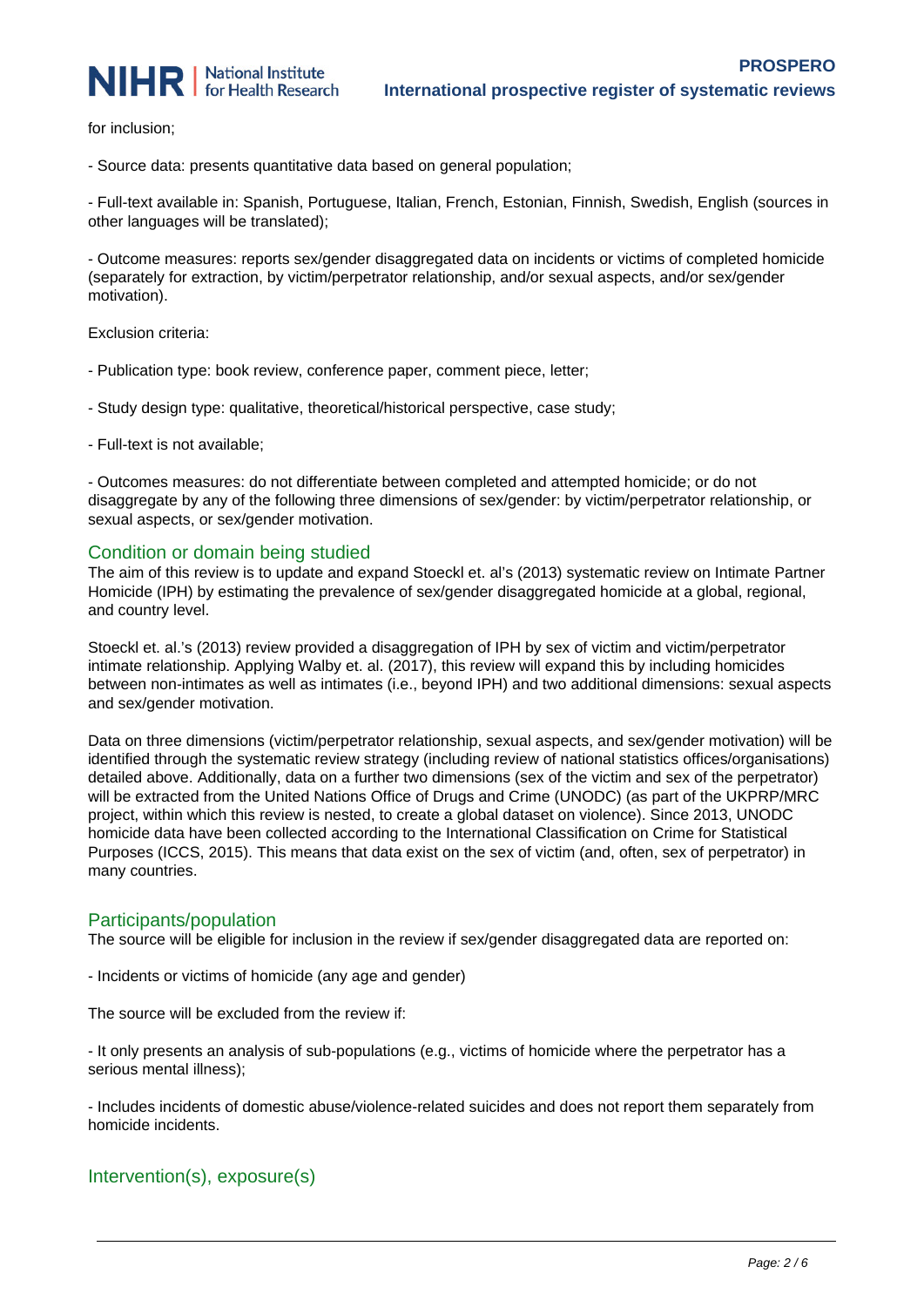# **NIHR** | National Institute for Health Research

Sources will be eligible for inclusion if they present the prevalence of sex/gender disaggregated homicide (where the denominator represents total homicides and/or total for the relevant subtypes) or data from which this prevalence can be derived.

#### Comparator(s)/control Not applicable

#### **Context**

No restrictions will be placed on study setting.

# Main outcome(s)

The main outcome of this review is to estimate the prevalence of sex/gender disaggregated homicide as a proportion of overall homicides.

Estimates will be produced a national level for country-by-country comparability and at regional and global level by producing a median average of country estimates. The denominator is overall homicides. The numerator is the sex/gender disaggregation of homicide (e.g., intimate partner homicide).

# Additional outcome(s)

# Not applicable

# Data extraction (selection and coding)

Source Selection

Sources will be reviewed using the four-step search strategy outlined above.

Databases (e.g., EMBASE) will be searched and returns will be downloaded into a reference management software (e.g., EndNote) for automatic and manual de-duplication. The remaining records will be transferred into a collaborative systematic review software (e.g., Rayyan).

The titles and the abstracts will be screened independently by two reviewers against the inclusion and exclusion criteria listed previously. If discrepancies arise, the reference will be included at this stage until further appraisal is conducted in the next stage.

The eligible sources will then be obtained for full-text screening by the two reviewers against the inclusion and exclusion criteria. Excluded sources and reasons for exclusion will be recorded. If discrepancies arise, these will be resolved through discussion, or a third reviewer will moderate.

Included sources will be supplemented by eligible sources identified in search strategy steps 2-4, which will be added.

# Data Extraction

Data will be extracted from all eligible sources using a standardised extraction form. The second reviewer will double check the extracted data. If discrepancies arise, these will be resolved through discussion, or a third reviewer will moderate.

There are four main categories of data to be extracted: i) country/region; ii) study characteristics (data source, author, publication year, data type, method of measurement, population size, missing data, reference); iii) population characteristics (including sex/gender disaggregation); and iv) homicide estimates. If necessary, authors/owners of eligible sources will be contacted for additional information.

# Risk of bias (quality) assessment

The review will apply the Joanna Briggs Institute critical appraisal tool suite to assess quality. This will be applied to appraise and make a statement about the quality of homicide data rather than to inform exclusion of sources.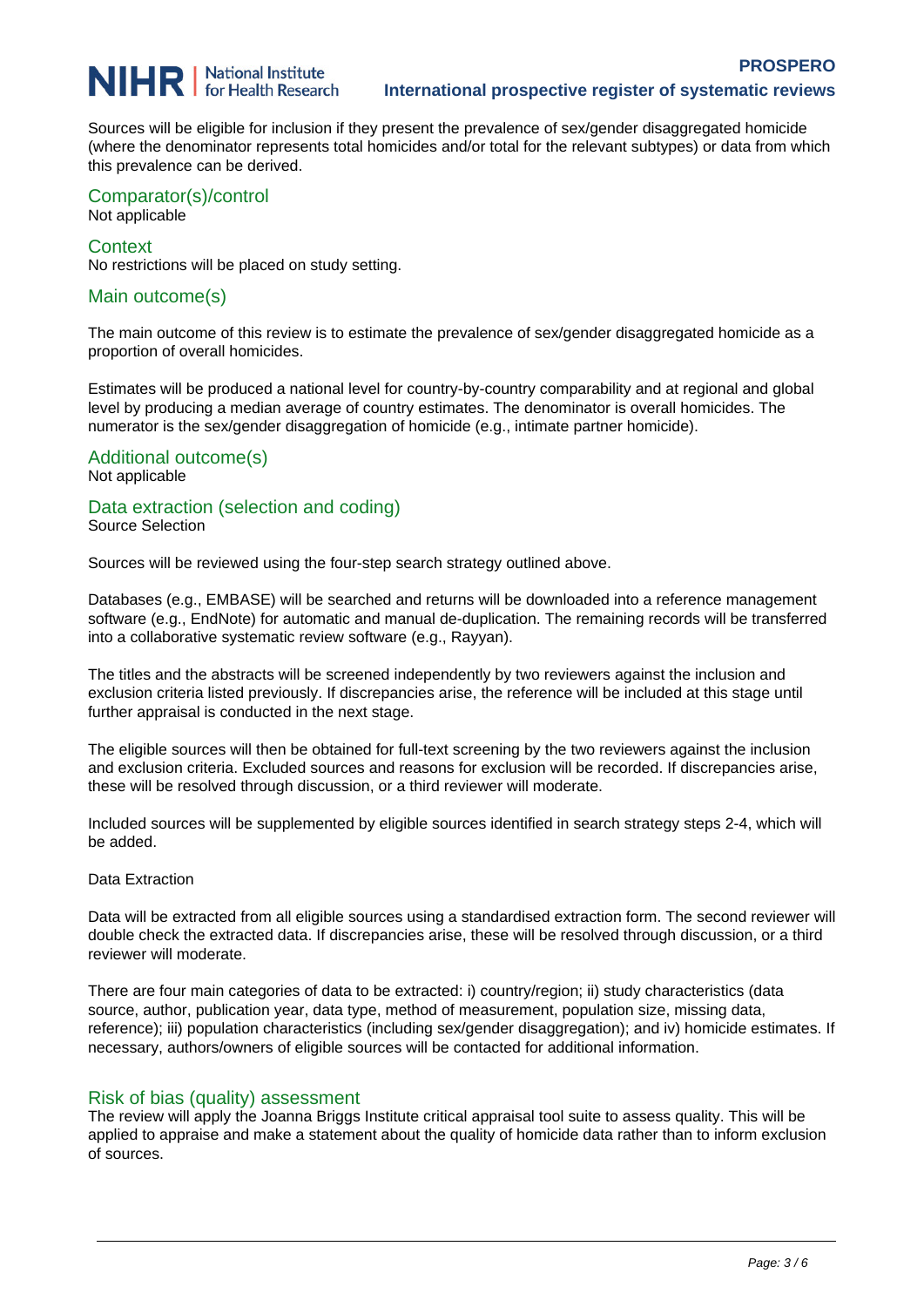# **NIHR** | National Institute

However, this review will also develop a decision algorithm for quality assessment of external validity, building upon Stoeckl et. al.'s (2013) review. This quality assessment decision algorithm will need to be adapted for this review for two reasons: the previous review i) did not have access to UNODC homicide data post-ICCS (2015) implementation (only WHO mortality data); and ii) did not aim to collect data on sex/gender disaggregation beyond sex of victim and victim/perpetrator intimate relationship. This algorithm will be used to select the "best" estimate when multiple estimates are available for a single country.

To address publication bias, the review will include sources written in languages other than English and from non-peer reviewed sources. This is important as actors in Latin American countries have a significant role in measuring certain types of sex/gender-disaggregated homicide (e.g., femicide). The review will include sources written in: Spanish, Portuguese, Italian, French, Estonian, Finnish, Swedish, and English (sources in other languages will be translated).

# Strategy for data synthesis

Estimates will be produced at the level of the:

- Country
- Region
- Global

Country: For gender dimensions 1 and 2, estimates will be drawn from UNODC data. For gender dimensions 3, 4, and 5, estimates will be drawn from the systematic review and survey of national statistics offices. For each gender dimension, the approach will be to choose one estimate per country, selected based on predetermined quality assessment criteria (i.e., the decision algorithm mentioned above). The data extraction sheets will allow for coding of information that could be used to rate the validity, accuracy, and reliability of estimates, for example where estimates are based on a sample rather than a census. Information about the sample characteristics will be retained for generation of confidence intervals.

Region: the UNODC's Global Study on Homicide has found that while the disaggregation of homicide data at the country level has improved over the years, regional and global estimates are inevitably based on a limited number of countries, with Africa and Asia accounting for most of the gaps (UNODC, 2019: p7, Global study on homicide 2019). The available estimates for all countries in a designated region will be ordered, and the median estimate selected. However, the approach to generating regional level estimates will be reviewed once the number of and variation in country level estimates per region has been established.

Global: Regional estimates will be combined and weighted to be proportionate to each region's population size, to produce a global estimate. Sensitivity analyses will be conducted, for example rerunning analyses with lower quality or older estimates excluded and exploring the impact of accounting for missing data in different ways.

# Analysis of subgroups or subsets

The data will analyse homicide by sex/gender-disaggregation, where possible, including relationship between victim and perpetrator, and/or any sexual aspects to the homicide, and/or sex/gendered motivation to the homicide.

# Contact details for further information

Dr Elizabeth Cook elizabeth.cook@city.ac.uk

Organisational affiliation of the review City, University of London, UK https://www.city.ac.uk/

# Review team members and their organisational affiliations

Professor Sylvia Walby. City, University of London, UK Professor Heidi Stoeckl. Institute for Medical Information Processing, Biometry, and Epidemiology, Ludwig-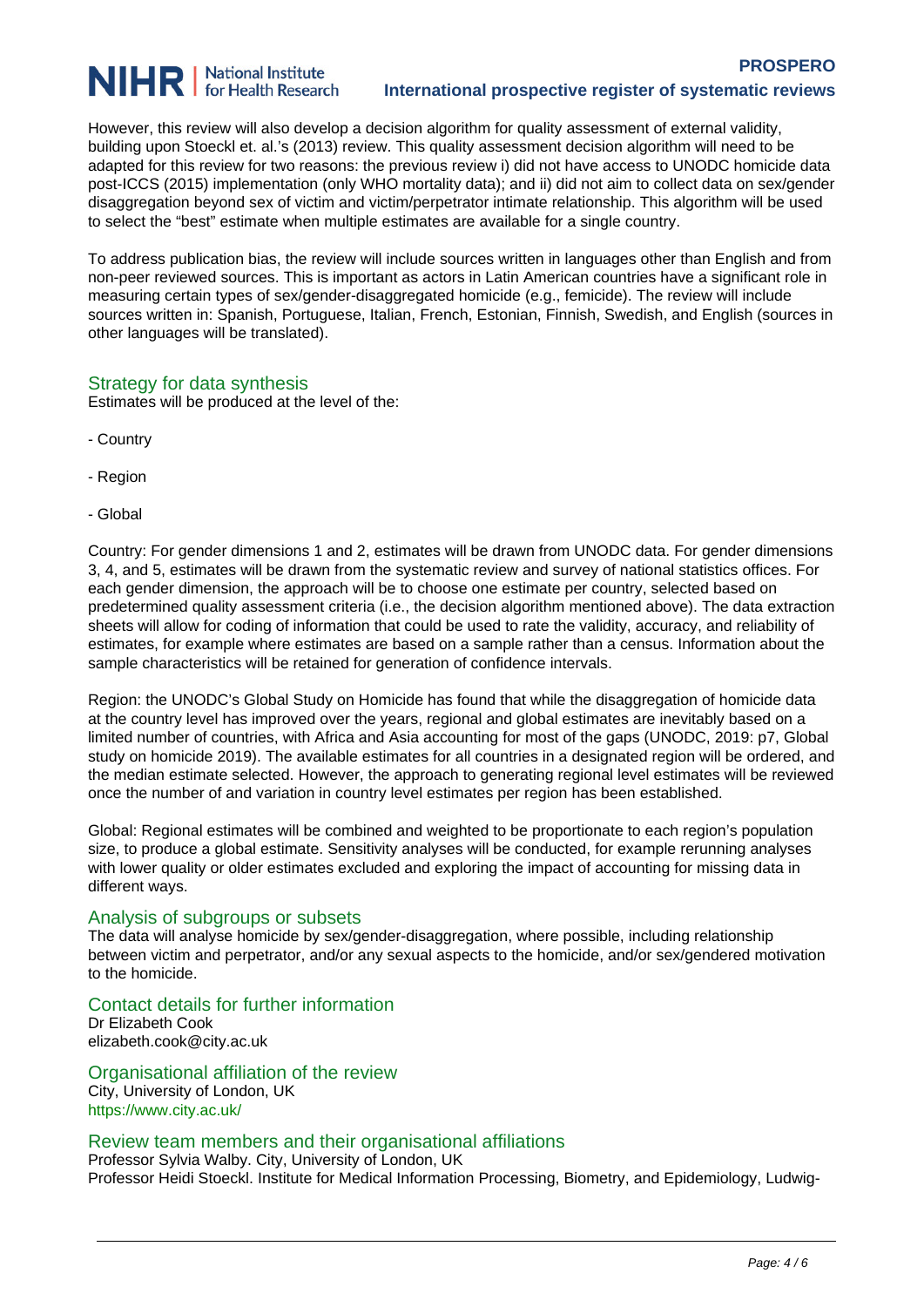

Maximilians-Universität München, Germany Dr Elizabeth Cook. City, University of London, UK Dr Alexandria Innes. City, University of London, UK Sally McManus. City, University of London, UK Dr Jessica Corsi. City, University of London, UK Dr Riikka Kotanen. City, University of London, UK Dr Estela Capelas Barbosa. City, University of London, UK

#### **Collaborators**

Dr Sian Oram. King's College London, UK

Type and method of review Systematic review

Anticipated or actual start date 01 August 2021

Anticipated completion date 01 August 2022

Funding sources/sponsors City, University of London, UK

UK Prevention Research Partnership (PRP) Consortium Award

Grant number(s)

State the funder, grant or award number and the date of award

UK Prevention Research Partnership (PRP) Consortium Award MR/V049879/1

#### Conflicts of interest

One member of the review team (HS) led the original review conducted in 2013 which is to be updated and expanded upon in the current review. The other reviewers declare that they have no known conflicts of interest. Yes

Language English

**Country England** 

Stage of review Review Ongoing

Subject index terms status Subject indexing assigned by CRD

Subject index terms Gender Identity; Humans; Violence

Date of registration in PROSPERO 27 July 2021

Date of first submission 23 July 2021

#### Details of any existing review of the same topic by the same authors

Stöckl, H., Devries, K., Rotstein, A., Abrahams, N., Campbell, J., Watts, C. and Garcia Moreno, C. (2013) 'The global prevalence of intimate partner homicide: a systematic review', The Lancet, 382(9895): 859-865. https://doi.org/10.1016/S0140-6736(13)61030-2